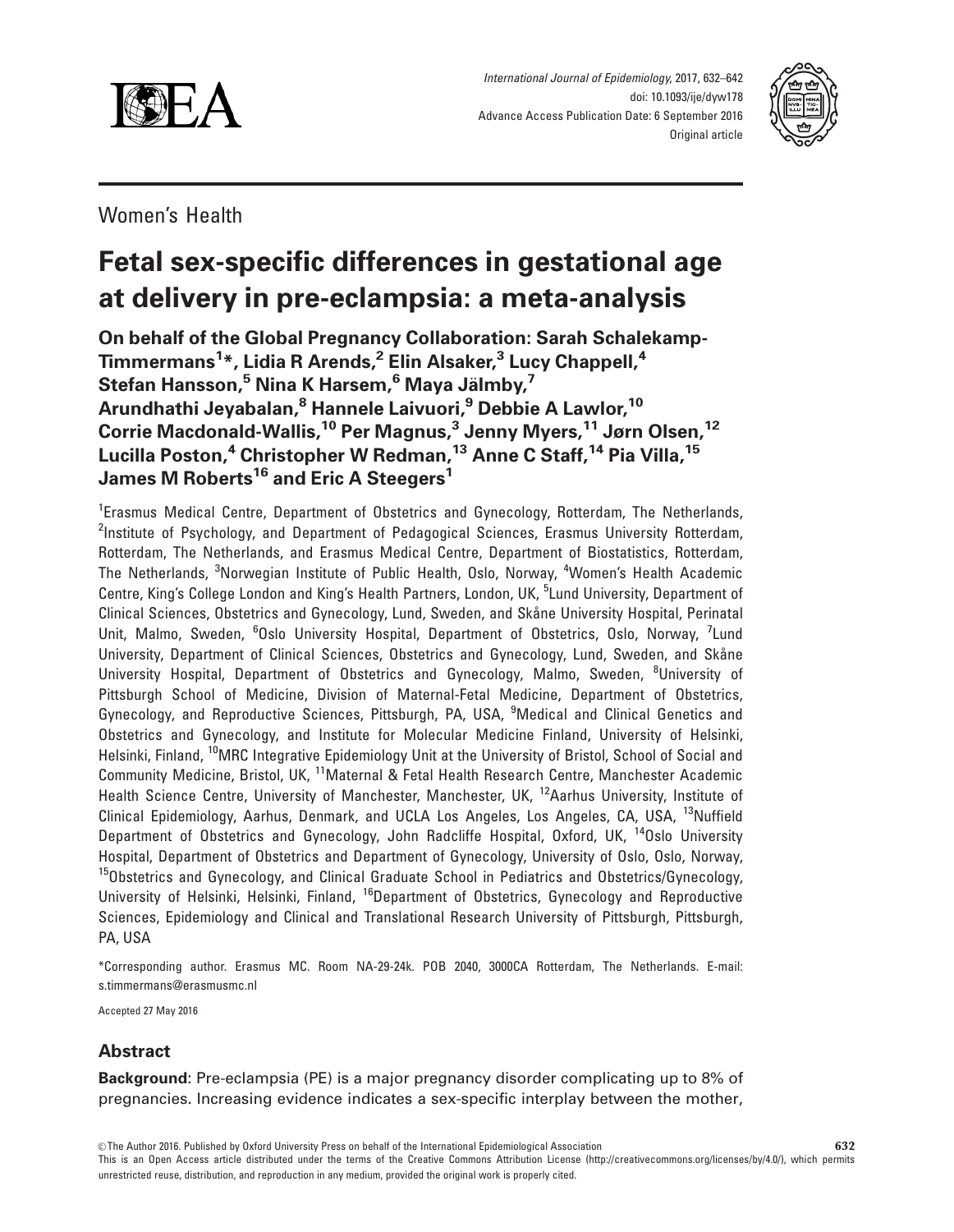placenta and fetus. This may lead to different adaptive mechanisms during pregnancy.

Methods: We performed an individual participant data meta-analysis to determine associations of fetal sex and PE, with specific focus on gestational age at delivery in PE. This was done on 219 575 independent live-born singleton pregnancies, with a gestational age at birth between 22.0 and 43.0 weeks of gestation, from 11 studies participating in a worldwide consortium of international research groups focusing on pregnancy.

Results: Of the women, 9033 (4.1%) experienced PE in their pregnancy and 48.8% of the fetuses were female versus 51.2% male. No differences in the female/male distribution were observed with respect to term PE (delivered  $\geq$  37 weeks). Preterm PE (delivered  $<$  37 weeks) was slightly more prevalent among pregnancies with a female fetus than in pregnancies with a male fetus [odds ratio (OR) 1.11, 95% confidence interval (CI) 1.02–1.21]. Very preterm PE (delivered < 34 weeks) was even more prevalent among pregnancies with a female fetus as compared with pregnancies with a male fetus (OR 1.36, 95% CI 1.17–1.59).

Conclusions: Sexual dimorphic differences in the occurrence of PE exist, with preterm PE being more prevalent among pregnancies with a female fetus as compared with pregnancies with a male fetus and with no differences with respect to term PE.

Key words: Sexual dimorphism, pre-eclampsia, placenta, sex ratio, ALSPAC

#### Key Message

• This study highlights the importance of fetal sex during pregnancy showing fetal sex-specific differences in preeclampsia with a female dominance among preterm pre-eclamptic pregnancies.

## Introduction

There are known large sex differences in disease incidence, presentation, diagnosis and outcome to treatment.<sup>[1](#page-9-0)</sup> During past years attention has focused on the female/male distribution during pregnancy and its interaction with maternal health. Apparently, maternal physiological functions are influenced in a fetal sex-specific manner during pregnancy[.2](#page-9-0) Pre-eclampsia (PE) is a major pregnancy disorder complicating up to 8% of pregnancies in some countries. PE is an important contributor to maternal and perinatal morbidity and mortality worldwide.<sup>3</sup> Pre-eclamptic women as well as their children have an increased risk to develop cardiovascular disease and stroke later in life.<sup>[4](#page-9-0)</sup> A previous study indicated that fetal sex influenced gestational age at delivery in a Norwegian population from up to 50 years ago, with female fetuses predominating in pre-eclamptic pregnancies ending before 37 weeks.<sup>[5](#page-9-0)</sup> Gestational age has been suggested as an indicator of subsets of PE with a different pathophysiology and with different acute and long-range outcomes for both mother and baby. Therefore, in this study we sought to confirm and extend these earlier findings to very preterm pregnancies in a more diverse and contemporary pregnancy population. To assess sex-specific differences in gestational age at delivery in pre-eclamptic pregnancies, we conducted a metaanalysis of individual data from 219 575 pregnant women participating in 11 studies from several European, Oceanian and US centres.

#### Material and Methods

#### Inclusion criteria and participating cohorts

In 2011, the Global Pregnancy Collaboration (CoLab) was established to facilitate data and sample sharing between research groups studying PE and other pregnancy disorders [pre-empt.cfri.ca/Collaboration/global-pregnancy-Collaboration]. CoLab is a consortium of international research groups with data and biological samples from women before, during and in some cases long after pregnancy. Information on clinical data and samples is offered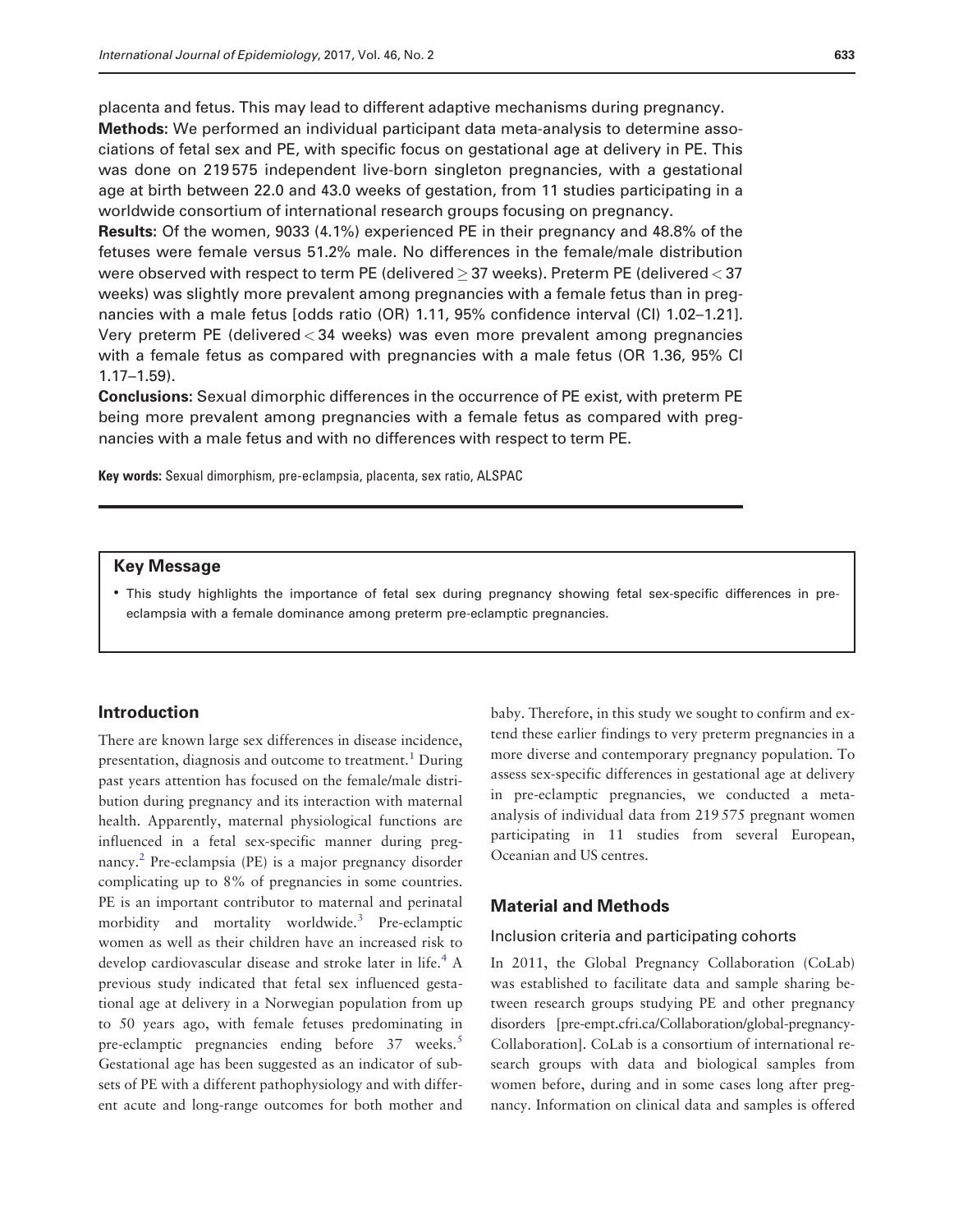| Country<br>Study                                                                                                                                                                                                                                                                                                                                                                                                                                                                                                                                                                                                                                                                                                                                                                                                         | Design                                                                                                                                                                                                                                                                                                | Setting                                                                                                                                                                                                      | $(= 219575)$<br>ş<br>Ž                                                                | inclusion<br>Year                                                                                                                            | within study)<br>PE, n (%                                                                                                                    |
|--------------------------------------------------------------------------------------------------------------------------------------------------------------------------------------------------------------------------------------------------------------------------------------------------------------------------------------------------------------------------------------------------------------------------------------------------------------------------------------------------------------------------------------------------------------------------------------------------------------------------------------------------------------------------------------------------------------------------------------------------------------------------------------------------------------------------|-------------------------------------------------------------------------------------------------------------------------------------------------------------------------------------------------------------------------------------------------------------------------------------------------------|--------------------------------------------------------------------------------------------------------------------------------------------------------------------------------------------------------------|---------------------------------------------------------------------------------------|----------------------------------------------------------------------------------------------------------------------------------------------|----------------------------------------------------------------------------------------------------------------------------------------------|
| New Zealand, Australia,<br>UK and Ireland<br>The Netherlands<br>Denmark<br>Norway<br>Finland<br>Norway<br>Sweden<br>Finland<br>USA<br>ŰК<br>Pregnancy Exposures and Preeclampsia Prevention Study (PEPP) <sup>13</sup><br>Prediction and Prevention of Pre-eclampsia Project (PREDO) <sup>14</sup><br>The Norwegian Mother and Child Cohort (MoBa) <sup>11</sup><br>The Screening for Pregnancy Endpoints (SCOPE) <sup>15</sup><br>Avon Longitudinal Study of Parents and Children<br>Finnish Genetics of Pre-eclampsia Consortium <sup>7</sup><br>Vitamin C and Vitamin E in Pregnant Women<br>at Risk for Pre-Eclampsia trial (VIP) <sup>16</sup><br>Danish National Birth Cohort (DNBC) <sup>8</sup><br>Oslo Pregnancy Biobank (OPB) <sup>12</sup><br>Generation R Study (GenR) <sup>10</sup><br>Lund Database (Lund) | Randomized clinical trial<br>Prospective cohort study<br>Prospective cohort study<br>Prospective cohort study<br>Prospective cohort study<br>Prospective cohort study<br>Prospective cohort study<br>Prospective cohort study<br>Prospective cohort study<br>Case-control study<br>Case-control study | Population based<br>Population based<br>Population based<br>Population based<br>Population based<br>Hospital based<br>Hospital based<br>Hospital based<br>Hospital based<br>Hospital based<br>Hospital based | 13444<br>83532<br>98436<br>1930<br>8363<br>1974<br>4274<br>1032<br>5573<br>545<br>472 | 1999-2007<br>1996-2002<br>1999-2009<br>1999-014<br>2008-12<br>2002-06<br>$2001 - 13$<br>$2005 - 09$<br>1991-92<br>$2003 - 05$<br>$2004 - 11$ | 1049 (54.4)<br>2040 (2.4)<br>182(38.6)<br>3721 (3.8)<br>323(16.4)<br>239(43.8)<br>597 (14.0)<br>317(2.4)<br>(98(2.4)<br>275 (4.9)<br>92(8.9) |
|                                                                                                                                                                                                                                                                                                                                                                                                                                                                                                                                                                                                                                                                                                                                                                                                                          |                                                                                                                                                                                                                                                                                                       |                                                                                                                                                                                                              |                                                                                       |                                                                                                                                              |                                                                                                                                              |

Vo., number of participants with a live-born singleton pregnancy between 22–43 weeks of gestation and complete information on the occurrence of pre-eclampsia (PE) and fetal sex. No., number of participants with a live-born singleton pregnancy between 22–43 weeks of gestation and complete information on the occurrence of pre-eclampsia (PE) and fetal sex. Studies are listed in alphabetical order. Studies are listed in alphabetical order.

CoLab members. [6](#page-9-0) In 2012, we invited principal investigators of international research groups active in CoLab to participate in the current study. Studies participated if they included pregnant women with available information on the occurrence of PE. Information on gestational age at birth and fetal sex also had to be available. Only live-born singleton pregnancies with a gestational age at birth between 22.0 and 43.0 weeks of gestation were included. Both nulliparous and multiparous women could participate. Eleven studies agreed to participate, comprising 219 575 independent singleton pregnancies that met the inclusion criteria.<sup>[7](#page-9-0)-[16](#page-9-0)</sup> The studies varied in sample size as well as study design, including both low- and high-risk pregnancies. Study-specific information with references to detailed information about each individual study is shown in Table 1. All studies were approved by the national, regional and local relevant research review boards. Regarding the ALSPAC study, ethical approval for the study was obtained from the ALSPAC Ethics and Law Committee and the local research ethics committees. All participants provided written informed consent for use of their data. Anonymized data sets were stored on a single central secured data server with access for the main analysts only. MOOSE guidelines for reporting a meta-analysis were followed.

## Pre-eclampsia

Information on PE per study was obtained per participating centre by using measurements, medical registries, hospital records and/or specific questionnaires. Gestational hypertension was defined as a blood pressure > 140 mmHg systolic or > 90 mmHg diastolic in a woman who was normotensive before 20 weeks' gestation without concurrent new-onset proteinuria. In all studies participating in CoLab and in this study, PE is defined according to former International Society for the Study of Hypertension in Pregnancy criteria (de novo gestational hypertension with concurrent new-onset proteinuria  $[ \geq 0.3$  g protein in a 24-h specimen, correlating with  $\geq 30$  mg/dl ( $\geq 1$  + reading on dipstick) in a random urine determination with no evidence of urinary tract infection].<sup>[17](#page-9-0)</sup> Superimposed PE was defined as chronic hypertension diagnosed before pregnancy or in the first 20 weeks of pregnancy, complicated by de novo proteinuria occurring after gestational week 20, in the absence of renal disease and urinary tract infection. As PE is a syndrome that does not necessarily present as de novo hypertension and proteinuria the same day, and as routine antenatal follow-up schedules differ

Table 1. Characteristics of the participating studies

Characteristics of the participating studies

in a membership-wide shared database and available to CoLab members and to investigators sponsored by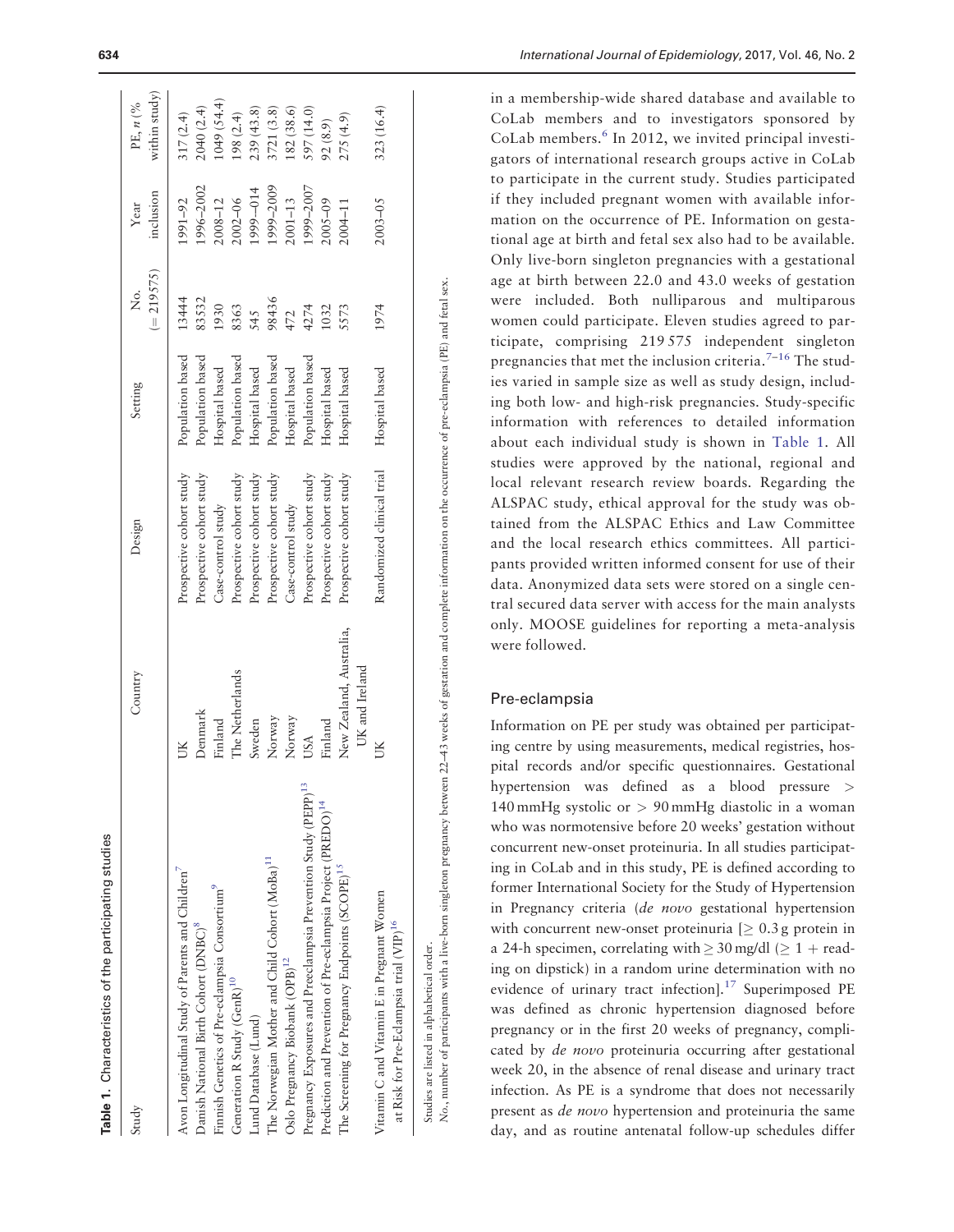between countries and pregnancies, the time of PE diagnosis is difficult to define precisely. Instead, gestational age at delivery was used as a proxy for the onset of disease. Women with a very early onset of PE (before gestational week 34) often present with combined intrauterine growth restriction (IUGR) or rapidly increasing maternal symptoms and rarely remain undelivered for many days or weeks. Women with term PE (from gestational week  $37 +$ 0) are likely to be induced (provided vaginal delivery is feasible and clinically justified) and delivered shortly after diagnosis, complying with current international clinical PE guidelines. As gestational age at delivery was reliably registered in the centres that were included in this analysis, this was used as a proxy to distinguish between term, preterm and very preterm PE (i.e. delivery  $\geq 37 + 0$  weeks of gestation,  $\langle 37 \rangle$  weeks of gestation and  $\langle 34 \rangle$  weeks of gestation). This distinction between early and very early versus term 'onset' of PE is a commonly used categorization in PE studies.

## Covariates

Information about maternal characteristics (maternal age, parity, body mass index and the presence of chronic hypertension) and birth characteristics (gestational age at birth, offspring birthweight and fetal sex) in each study was obtained per participating centre by using measurements, medical registries, hospital records and/or specific questionnaires.

## Statistical analyses

Individual datasets were integrated into one central database. For the cleaning of the central database the following criteria were used: values had to be within three standard deviations at either side of the mean and/or values had to be clinically reasonable. Random-effects models as proposed by DerSimonian and Laird were used to take the potential between-study variation next to the within-study variation into account.<sup>[18,19](#page-9-0)</sup> In this model, the inverse of standard errors from the individual studies combined with the between-study variation were used as weights. Heterogeneity was assessed by the  $I^2$  index. The  $I^2$  index describes the proportion of total variation in the effect sizes that is due to heterogeneity between studies. To determine the influence of any particular cohort on overall results, we repeated each meta-analysis, leaving out one cohort at a time (leave-one-out methodology). The overall effects are presented as forest plots with the pooled odds ratios from the random-effects models with 95% confidence intervals (CI). Statistical analyses were performed with SAS 9.2

software (SAS Institute, Cary, NC) and Comprehensive Meta-Analysis 2.0 (Biostat, Englewood, USA).

## **Results**

#### Subject characteristics

Study-specific information about maternal and birth characteristics is shown in [Table 2.](#page-4-0) The overall distribution of female and male fetuses was 48.8% versus 51.2%. The overall prevalences of gestational hypertension and PE were 2.9% and 4.1% ( $n = 6150$  and  $n = 9033$ ), respectively. Of the pre-eclamptic women, 6.4% had superimposed PE ( $n = 575$ ). Of the remaining 8458 de novo preeclamptic women, 15.4% were diagnosed with very preterm PE (<34 weeks of gestation,  $n = 1306$ ).

#### Pre-eclampsia and fetal sex

In this meta-analysis we observed no differences in the distribution of female versus male fetuses in the overall occurrence of PE [\(Figure 1\)](#page-5-0). Furthermore, no differences in the distribution of female versus male fetuses with respect to de novo PE, superimposed PE or gestational hypertension were observed. We observed no differences in the female/ male distribution with respect to term de novo PE  $(i.e. \geq 37$  weeks of gestation) ([Figure 2](#page-5-0)). After stratification into preterm and very preterm *de novo* PE (i.e.  $<$  37 weeks of gestation and < 34 weeks of gestation), differences in the distribution of female versus male fetuses in the occurrence of PE were observed. Female preterm PE was more prevalent than male preterm PE in pregnancies going beyond 22.0 weeks (OR 1.11, 95% CI 1.02–1.21,  $I^2$  = 32.7%) ([Figure 3](#page-6-0)). These results did not change after applying the leave-one-out method nor did restriction of these analyses to nulliparous women change the results. Very preterm PE was even more prevalent among pregnancies with a female fetus as compared with pregnancies with a male fetus (OR 1.36, 95% CI 1.17-1.59,  $I^2 = 21.0\%$ ) [\(Figure 4\)](#page-7-0). Applying the leave-one-out method did not change the results nor did restriction of these analyses to nulliparous women ([Supplementary Figures 1](http://ije.oxfordjournals.org/lookup/suppl/doi:10.1093/ije/dyw178/-/DC1) and [2,](http://ije.oxfordjournals.org/lookup/suppl/doi:10.1093/ije/dyw178/-/DC1) available as [Supplementary data](http://ije.oxfordjournals.org/lookup/suppl/doi:10.1093/ije/dyw178/-/DC1) at IJE online). Finally, no differences in the female/male distribution with respect to de novo PE between 34 and 37 weeks of gestation were observed. This suggests that the effects with respect to preterm PE are mainly determined by effects in the distribution of female versus male fetuses in very preterm PE [\(Supplementary Figure 3,](http://ije.oxfordjournals.org/lookup/suppl/doi:10.1093/ije/dyw178/-/DC1) available as [Supplementary data](http://ije.oxfordjournals.org/lookup/suppl/doi:10.1093/ije/dyw178/-/DC1) at IJE online).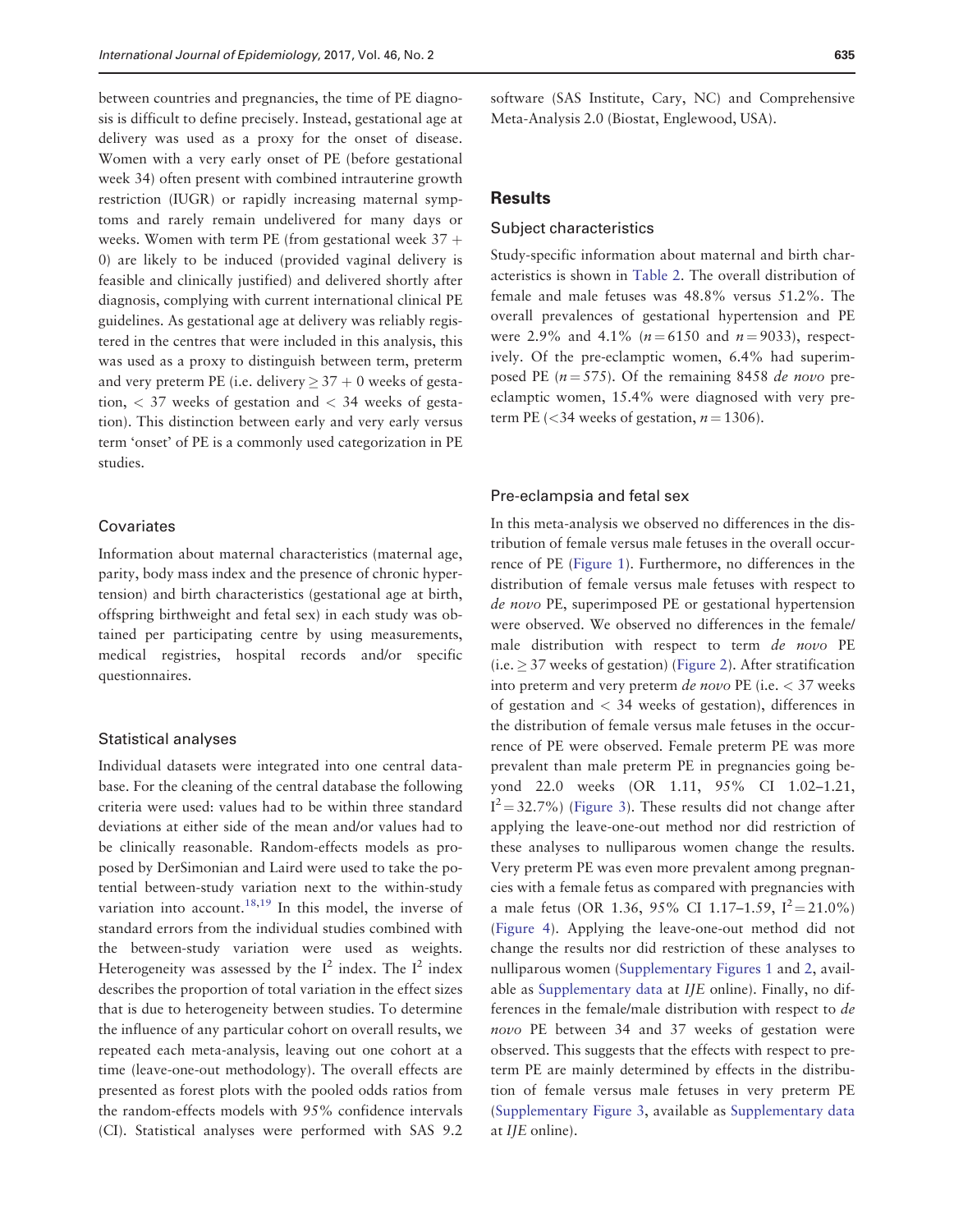|                                | Total cohort<br>$N = 219575$ | Alspac<br>$n = 13444$ | <b>DNBC</b><br>$n = 83532$ | <b>FINNPEC</b><br>$n = 1930$ | GenR<br>$n = 8363$  | Lund<br>$n = 545$        |
|--------------------------------|------------------------------|-----------------------|----------------------------|------------------------------|---------------------|--------------------------|
| Maternal age, years (mean, SD) | 29.8(4.7)                    | 28.0(5.0)             | 29.8(4.4)                  | 29.9(5.4)                    | 29.7(5.3)           | 30.0(5.0)                |
| Parity, % 0                    | 50.4                         | 45                    | 50.6                       | 66.1                         | 55.0                | 68.5                     |
| BMI, $\text{kg/m}^2$           | 23.0                         | 21.6                  | 22.6                       | 23.6                         | 23.9                | <b>NA</b>                |
| (median, 90% range)            | $(18.7 - 32.9)$              | $(17.6 - 30.7)$       | $(18.6 - 31.9)$            | $(19.1 - 34.4)$              | $(19.4 - 33.7)$     | <b>NA</b>                |
| Chronic hypertension, % yes    | 1.3                          | 3.8                   | 0.2                        | 10.6                         | 1.9                 | 0.9                      |
| Gestational age birth, weeks   | 40.0                         | 40.0                  | 40.0                       | 39.0                         | 40.1                | 38.7                     |
| (median, 90% range)            | $(36.0 - 42.0)$              | $(36.0 - 42.0)$       | $(37.0 - 42.0)$            | $(31.0 - 42.0)$              | $(36.9 - 42.0)$     | $(29.2 - 41.7)$          |
| Birthweight, grams (mean, SD)  | 3547.5 (585.0)               | 3408.7 (551.5)        | 3574.3 (571.9)             | 3096.3 (861.6)               | 3411.9(561.5)       | 3156.1 (866.2)           |
| Fetal sex, % female            | 48.8                         | 48.4                  | 48.8                       | 50.8                         | 49.5                | 50.3                     |
|                                | MoBa<br>$n = 98436$          | OPB<br>$n = 472$      | PEPP<br>$n = 4274$         | PREDO<br>$n = 1032$          | SCOPE<br>$n = 5573$ | <b>VIP</b><br>$n = 1974$ |
| Maternal age, years (mean, SD) | 30.2(4.6)                    | 31.7(4.9)             | 26.3(6.3)                  | 32.3(5.8)                    | 28.7(5.5)           | 30.8(5.9)                |
| Parity, % 0                    | 46.7                         | 53.8                  | 68.1                       | 31.8                         | 100                 | 49.9                     |
| BMI, kg/m <sup>2</sup>         | 23.1                         | 23.9                  | 24.1                       | 25.5                         | 24.2                | 31.2                     |
| (median, 90% range)            | $(18.9 - 32.5)$              | $(19.1 - 35.9)$       | $(18.1 - 39.2)$            | $(19.1 - 39.5)$              | $(19.5 - 34.7)$     | $(21.1 - 43.4)$          |
| Chronic hypertension, % yes    | 0.5                          | 0.2                   | 2.5                        | 18.4                         | 2.7                 | 41.0                     |
| Gestational age birth, weeks   | 40.0                         | 38.4                  | 39.0                       | 39.9                         | 40.1                | 39.0                     |
| (median, 90% range)            | $(37.0 - 42.0)$              | $(28.6 - 40.3)$       | $(33.0 - 41.0)$            | $(36.4 - 41.9)$              | $(36.6 - 41.7)$     | $(33.1 - 41.9)$          |
| Birthweight, grams (mean, SD)  | 3600.3 (560.5)               | 3129.5 (1015.8)       | 3141.0 (728.3)             | 3510.7 (597.6)               | 3415.6 (555.4)      | 3217.7 (761.2)           |
| Fetal sex, % female            | 48.7                         | 50                    | 49.2                       | 46.6                         | 49.2                | 49.1                     |

#### <span id="page-4-0"></span>Table 2. Maternal and birth characteristics

NA, not available.

## Comment

Results from this large-scale meta-analysis of individual participants' data show sexual dimorphic differences in the rates of PE subgroups, with preterm and very preterm PE being more prevalent among pregnancies with a female fetus as compared with pregnancies with a male fetus, and with no differences with respect to term PE. No differences in female/male distribution are observed in the overall risk of PE.

## Comparison with earlier studies and interpretation of main findings

PE has a deleterious impact on maternal and fetal morbidity, mortality and future health. It is a heterogeneous disorder with a complex aetiology and pathogenesis. Progress in the understanding of the disorder would be assisted greatly if subtypes could be characterized.<sup>[20](#page-9-0)</sup> Despite increasing evidence that maternal physiological functions are influenced in a fetal sex-specific manner during pregnancy, in most studies that assess potential pathophysiological mechanisms of PE, fetal sex has not been taken into account.

Previously, a large Norwegian population-based data study suggested that the sex ratio in PE displays a pattern strongly dependent on length of gestation.<sup>[5](#page-9-0)</sup> They showed that female babies were more frequent in PE with preterm delivery, whereas PE with term delivery was dominated by male offspring. Interestingly, when only assessing normotensive pregnancies, opposite results were observed with a male predominance in preterm births.<sup>[5](#page-9-0)</sup> Our results on PE are in line with theirs, indicating that fetal sex influences gestational age at delivery in pre-eclamptic pregnancies. These results are further supported by a recent study by Broere-Brown *et al.*<sup>[21](#page-9-0)</sup> showing fetal sex-specific differences in maternal vascular adaptation to pregnancy. They observed sex-specific differences in Doppler measurements of the uterine artery and sex-specific differences in both systolic and diastolic blood pressure patterns throughout pregnancy. Interestingly, differential effects according to the presence or absence of the placental syndromes, encompassing PE, IUGR and preterm birth, were observed. In pregnancies complicated by the placental syndromes women pregnant with a female fetus showed a higher blood pressure compared with women with a male fetus at the beginning of pregnancy. In contrast, by the end of the second trimester a shift in the male blood pressure pattern and female blood pressure pattern was observed. This resulted in a higher blood pressure for women with a male fetus compared with women with a female fetus at the end of pregnancy.<sup>21</sup>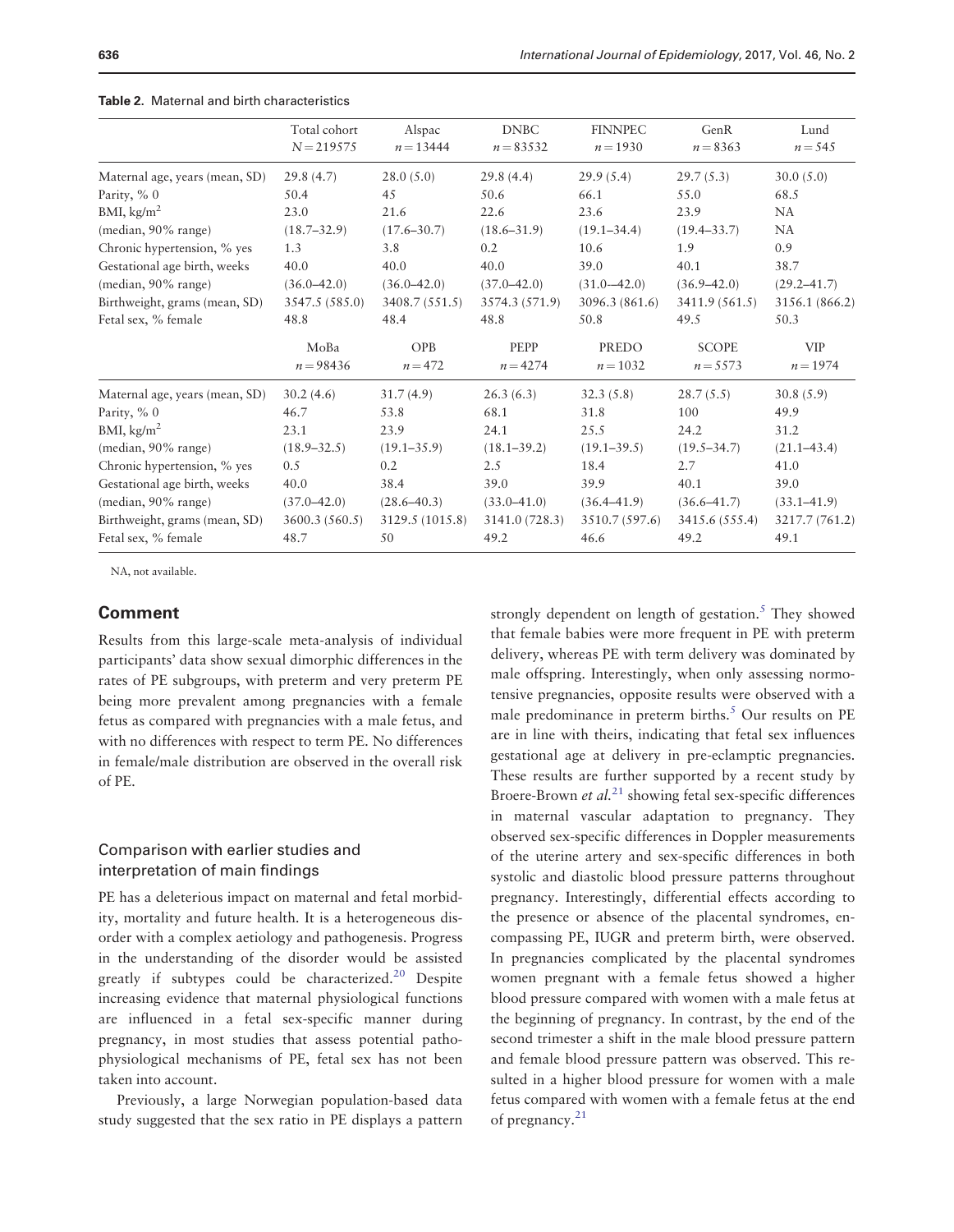<span id="page-5-0"></span>

| Model           |                          | Effect size and 95% interval |                |                | Test of null (2-Tail) |                |            |       | Heterogeneity |           |                | Tau-squared              |          |       |
|-----------------|--------------------------|------------------------------|----------------|----------------|-----------------------|----------------|------------|-------|---------------|-----------|----------------|--------------------------|----------|-------|
| Model           | Number<br><b>Studies</b> | Point<br>estimate            | Lower<br>limit | Upper<br>limit | Z-value               | P-value        | $Q$ -value | df(Q) | P-value       | I-squared | Tau<br>Squared | <b>Standard</b><br>Error | Variance | Tau   |
| Fixed<br>Random |                          | ,009<br>1.041                | 0,964<br>0,969 | 1,055<br>1,118 | 0,371<br>1,098        | 0,711<br>0,272 | 16,258     | 10    | 0,092         | 38,491    | 0,005          | 0,006                    | 0,000    | 0,067 |



#### **Met ta Analysis**

Figure 1. Associations between fetal sex and overall PE between female and male pregnancies Results from random-effects models. Data reflect Odds ratios (95% Confidence Interval) in which female preeclampsia (PE) is compared to male PE.

| Model           |                          | Effect size and 95% interval |                |                | Test of null (2-Tail) |                |         |                  | Heterogeneity |           |                | Tau-squared       |          |       |  |
|-----------------|--------------------------|------------------------------|----------------|----------------|-----------------------|----------------|---------|------------------|---------------|-----------|----------------|-------------------|----------|-------|--|
| Model           | Number<br><b>Studies</b> | Point<br>estimate            | Lower<br>limit | Upper<br>limit | Z-value               | P-value        | Q-value | df (Q)           | P-value       | I-squared | Tau<br>Squared | Standard<br>Error | Variance | Tau   |  |
| Fixed<br>Random | 11<br>11                 | 0.955<br>0,955               | 0.903<br>0,903 | 1,010<br>1,010 | $-1.613$<br>$-1,613$  | 0.107<br>0,107 | 9,541   | 10 <sup>10</sup> | 0,482         | 0.000     | 0,000          | 0,005             | 0,000    | 0,000 |  |

| <b>Study name</b> | <b>Statistics for each study</b> |                |                       |         |         | PE/Total     |              |              |                |  |  |  |  |  |
|-------------------|----------------------------------|----------------|-----------------------|---------|---------|--------------|--------------|--------------|----------------|--|--|--|--|--|
|                   | Odds<br>ratio                    | Lower<br>limit | <b>Upper</b><br>limit | Z-Value | p-Value | Girls        | Boys         |              |                |  |  |  |  |  |
| <b>ALSPAC</b>     | 0,91                             | 0,68           | 1,22                  | $-0.63$ | 0,53    | 84 / 4925    | 95 / 5070    |              |                |  |  |  |  |  |
| <b>DNBC</b>       | 0,91                             | 0,82           | 1,01                  | $-1,81$ | 0,07    | 660 / 37087  | 751 / 38358  |              |                |  |  |  |  |  |
| <b>FINNPEC</b>    | 1,27                             | 1,00           | 1,61                  | 1,99    | 0,05    | 246 / 576    | 209 / 566    |              |                |  |  |  |  |  |
| GenR              | 1,13                             | 0,78           | 1,63                  | 0,66    | 0,51    | 62/3713      | 56 / 3782    |              |                |  |  |  |  |  |
| Lund              | 1,06                             | 0,70           | 1,61                  | 0,27    | 0,79    | 71/193       | 67/189       |              |                |  |  |  |  |  |
| MoBa              | 0,93                             | 0,86           | 1,01                  | $-1,66$ | 0,10    | 1156 / 42597 | 1297 / 44736 |              |                |  |  |  |  |  |
| <b>OPB</b>        | 0,92                             | 0,52           | 1,64                  | $-0.27$ | 0,79    | 28/168       | 29/163       |              |                |  |  |  |  |  |
| PEPP              | 0,93                             | 0,69           | 1,25                  | $-0,46$ | 0,64    | 90/1415      | 99 / 1458    |              |                |  |  |  |  |  |
| <b>PREDO</b>      | 0,98                             | 0,54           | 1,78                  | $-0.05$ | 0,96    | 22/328       | 25 / 367     |              |                |  |  |  |  |  |
| <b>SCOPE</b>      | 1,00                             | 0,75           | 1,34                  | 0,01    | 0,99    | 96 / 2331    | 97 / 2358    |              |                |  |  |  |  |  |
| <b>VIP</b>        | 1,25                             | 0,80           | 1,95                  | 0,98    | 0,33    | 47/433       | 40/450       |              |                |  |  |  |  |  |
|                   | 0,96                             | 0,90           | 1,01                  | $-1,61$ | 0,11    |              |              |              |                |  |  |  |  |  |
|                   |                                  |                |                       |         |         |              |              | 0,5<br>1     |                |  |  |  |  |  |
|                   |                                  |                |                       |         |         |              |              | > male fetus | > female fetus |  |  |  |  |  |

Figure 2. Associations between fetal sex and term de novo PE between female and male pregnancies

Results from random-effects models. Data reflect Odds ratios (95% Confidence Interval) in which female term preeclampsia (PE) is compared to male term PE. Term PE was defined as gestational age  $\geq$  37 $+$ 0 weeks at delivery.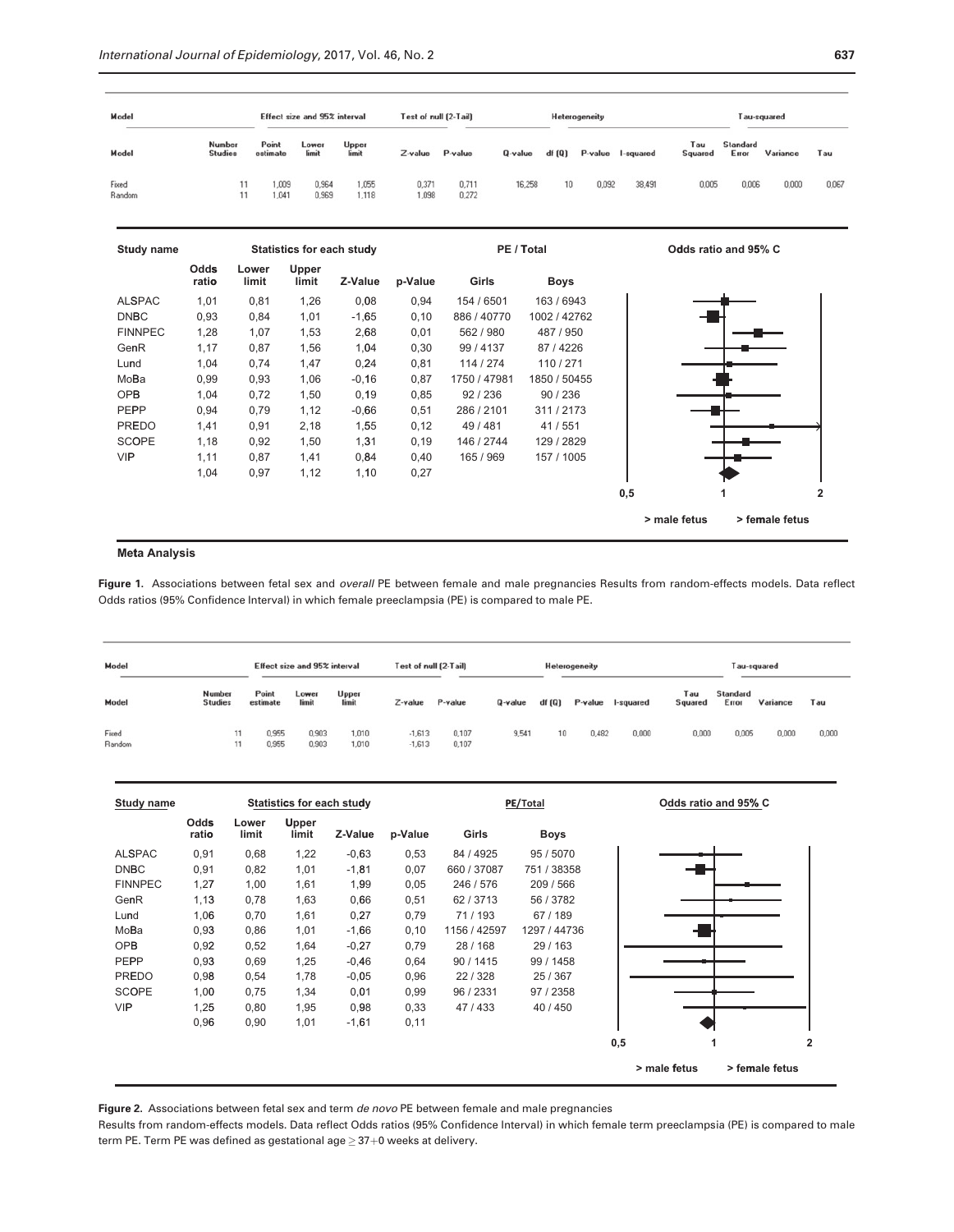<span id="page-6-0"></span>

| Model           |                          | Effect size and 95% interval |                                  | Test of null (2-Tail)<br>Heterogeneity |                |                |            |             |         |           |        | Tau-squared          |                     |                |       |  |  |
|-----------------|--------------------------|------------------------------|----------------------------------|----------------------------------------|----------------|----------------|------------|-------------|---------|-----------|--------|----------------------|---------------------|----------------|-------|--|--|
| Model           | Number<br><b>Studies</b> | Point<br>estimate            | Lower<br>limit                   | Upper<br>limit                         | Z-value        | P-value        | Q-value    | df(Q)       | P-value | I-squared |        | Tau<br>Squared       | Standard<br>Error   | Variance       | Tau   |  |  |
| Fixed<br>Random |                          | 11<br>1,109<br>11<br>1,174   | 1,019<br>1.024                   | 1,208<br>1,345                         | 2,387<br>2,303 | 0,017<br>0.021 | 14,851     | 10          | 0.138   |           | 32,667 | 0.013                | 0.020               | 0.000          | 0,115 |  |  |
| Study name      |                          |                              | <b>Statistics for each study</b> |                                        |                | PE/Total       |            |             |         |           |        | Odds ratio and 95% C |                     |                |       |  |  |
|                 | Odds<br>ratio            | Lower<br>limit               | Upper<br>limit                   | Z-Value                                | p-Value        |                | Girls      | <b>Boys</b> |         |           |        |                      |                     |                |       |  |  |
| <b>ALSPAC</b>   | 1,37                     | 0,92                         | 2,04                             | 1,54                                   | 0,12           |                | 54 / 484   | 53/631      |         |           |        |                      |                     |                |       |  |  |
| <b>DNBC</b>     | 1,09                     | 0,92                         | 1,28                             | 1,03                                   | 0,30           |                | 298 / 3294 | 331 / 3957  |         |           |        |                      |                     |                |       |  |  |
| <b>FINNPEC</b>  | 1,88                     | 1,05                         | 3,37                             | 2,12                                   | 0,03           |                | 228 / 248  | 206 / 240   |         |           |        |                      |                     |                |       |  |  |
| GenR            | 1,44                     | 0.80                         | 2,59                             | 1,20                                   | 0,23           |                | 29 / 208   | 22/217      |         |           |        |                      |                     |                |       |  |  |
| Lund            | 1,76                     | 0.72                         | 4,29                             | 1,24                                   | 0,21           |                | 54 / 64    | 46/61       |         |           |        |                      |                     |                |       |  |  |
| MoBa            | 1,05                     | 0.93                         | 1,19                             | 0,81                                   | 0,42           |                | 574 / 4200 | 581/4443    |         |           |        |                      |                     |                |       |  |  |
| <b>OPB</b>      | 3,20                     | 0.98                         | 10,47                            | 1,92                                   | 0,05           |                | 64/68      | 60/72       |         |           |        |                      |                     |                |       |  |  |
| PEPP            | 0,99                     | 0.77                         | 1,27                             | $-0,11$                                | 0,91           |                | 190/489    | 203/518     |         |           |        |                      |                     |                |       |  |  |
| <b>PREDO</b>    | 1,12                     | 0.32                         | 3,90                             | 0,18                                   | 0,86           |                | 7/17       | 10/26       |         |           |        |                      |                     |                |       |  |  |
| <b>SCOPE</b>    | 1,88                     | 1,07                         | 3,29                             | 2,21                                   | 0,03           |                | 36/136     | 27/168      |         |           |        |                      |                     |                |       |  |  |
| <b>VIP</b>      | 0,82                     | 0.43                         | 1,57                             | $-0,59$                                | 0,55           |                | 25/73      | 33/85       |         |           |        |                      |                     |                |       |  |  |
|                 | 1,17                     | 1,02                         | 1,35                             | 2,30                                   | 0,02           |                |            |             |         |           |        |                      |                     |                |       |  |  |
|                 |                          |                              |                                  |                                        |                |                |            |             |         | 0.1       | 0.2    | 0,5                  | $\overline{2}$<br>1 | 5              | 10    |  |  |
|                 |                          |                              |                                  |                                        |                |                |            |             |         |           |        | > male fetus         |                     | > female fetus |       |  |  |

Figure 3. Associations between fetal sex and preterm de novo PE between female and male pregnancies

Results from random-effects models. Data reflect Odds ratios (95% Confidence Interval) in which female preterm preeclampsia (PE) is compared to male preterm PE. Preterm PE was defined as gestational age  $<$  37+0 weeks at delivery.

Gestational age has been suggested as an indicator of subsets of PE with a different pathophysiology and with different acute and long-range outcomes for both mother and baby. We hypothesize that perhaps we might be looking at a biological phenomenon in which the observed sexspecific differences reflect a functional placental difference and subsequent response by the mother between the sexes with differential PE phenotypes as a result.

So what underlies the sexual dimorphism in PE? According to the two-stage model, impaired placentation including dysfunctional remodelling of the utero-placental arteries has been considered as powerful predisposing step in the aetiology of PE. This has especially been suggested for the early-onset subtype of PE[.3,22](#page-9-0) The first deciduaassociated remodelling step should be initiated around implantation. Exposures at this stage might influence the risk of PE. Previously, it was hypothesized by Vatten et al. that a sex-specific susceptibility to the process of embryonic implantation could partly explain sexual dimorphic differ-ences in PE.<sup>[5](#page-9-0)</sup> The so-called 'cross-over' in the sex ratio of PE was interpreted as an indication for the existence of two separate pathogenetic entities. The first pathogenetic entity would be associated with IUGR. Unfortunately, we did not have information available on the occurrence of IUGR to test this. The other pathogenetic entity proposed

was that late-onset disease originated from abnormal implantation. Male embryos would be more susceptible to suboptimal implantation or abnormal placental develop-ment.<sup>[23](#page-9-0)</sup> This might imply that those pregnancies with a male embryo that are susceptible to develop PE due to impaired placentation may already have miscarried in the first trimester. The male fetuses that survive the period of placentation will thereby represent a relatively healthy group of fetuses leading to a female-biased prevalence of PE. Orzsack et  $al.^{24}$  $al.^{24}$  $al.^{24}$  showed higher first-trimester male miscarriage rates.[24](#page-9-0) Furthermore, lower first-trimester human chorionic gonadotrophin hormone concentrations (hCG) have been described for pregnancies with a male fetus compared with pregnancies with a female fetus.<sup>25</sup> Since progesterone levels are higher in male fetuses and exert an inhibitory effect on hCG production, this may result in a lower hCG production by the male placenta and thereby results in a differential endometrial receptivity.[26](#page-9-0) HCG is proposed to promote angiogenesis in the uterine vasculature and to block any immunological action by the mother on foreign invading placental cells.[27](#page-9-0) This might also be related to earlier reported observations on a positive correlation between hCG levels, hyperemesis gravidarum and early-onset PE and fetal sex. Hyperemesis gravidarum is associated with higher levels of hCG and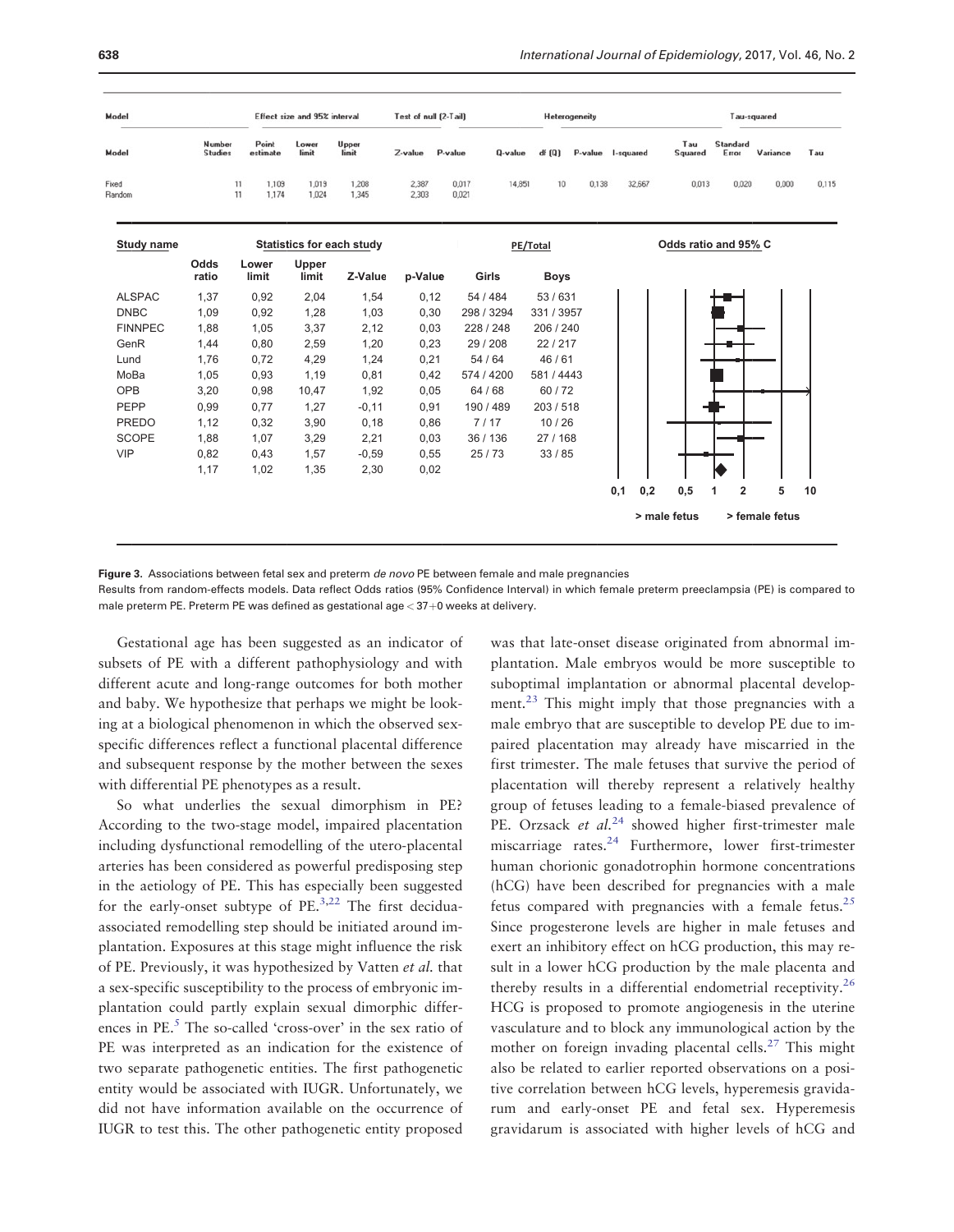<span id="page-7-0"></span>

| Model             |                          |                   | Effect size and 95% interval |                                  | Test of null (2-Tail) |                | Heterogeneity |             |                   |        |     |                      |                   | Tau-squared    |       |  |
|-------------------|--------------------------|-------------------|------------------------------|----------------------------------|-----------------------|----------------|---------------|-------------|-------------------|--------|-----|----------------------|-------------------|----------------|-------|--|
| Model             | Number<br><b>Studies</b> | Point<br>estimate | Lower<br>limit               | Upper<br>limit                   | Z-value               | P-value        | Q-value       | df(0)       | P-value I-squared |        |     | Tau<br>Squared       | Standard<br>Error | Variance       | Tau   |  |
| Fixed<br>Random   | 11<br>11                 | 1,364<br>1,443    | 1,174<br>1,166               | 1,585<br>1,786                   | 4,051<br>3,376        | 0,000<br>0,001 | 12,658        | 10          | 0,243             | 20,998 |     | 0,023                | 0.051             | 0,003          | 0,151 |  |
| <b>Study name</b> |                          |                   |                              | <b>Statistics for each study</b> |                       |                | PE/Total      |             |                   |        |     | Odds ratio and 95% C |                   |                |       |  |
|                   | Odds<br>ratio            | Lower<br>limit    | Upper<br>limit               | Z-Value                          |                       | p-Value        | Girls         | <b>Boys</b> |                   |        |     |                      |                   |                |       |  |
| <b>ALSPAC</b>     | 2.22                     | 1,12              | 4.41                         | 2,28                             |                       | 0.02           | 22/93         | 18/147      |                   |        |     |                      |                   |                |       |  |
| <b>DNBC</b>       | 1.19                     | 0,90              | 1.58                         | 1.23                             |                       | 0.22           | 112/661       | 121/828     |                   |        |     |                      |                   |                |       |  |
| <b>FINNPEC</b>    | 6,24                     | 1,31              | 29.75                        | 2.30                             |                       | 0.02           | 97/99         | 70/79       |                   |        |     |                      |                   |                |       |  |
| GenR              | 3.64                     | 1,17              | 11.28                        | 2,24                             |                       | 0.03           | 12/45         | 5/55        |                   |        |     |                      |                   |                |       |  |
| Lund              | 1.24                     | 0,07              | 21,00                        | 0.15                             |                       | 0.88           | 26 / 27       | 21/22       |                   |        |     |                      |                   |                |       |  |
| MoBa              | 1,32                     | 1,06              | 1,64                         | 2,47                             |                       | 0.01           | 214 / 820     | 202 / 957   |                   |        |     |                      |                   |                |       |  |
| <b>OPB</b>        | 3,97                     | 0,40              | 39,86                        | 1,17                             |                       | 0,24           | 45/46         | 34/37       |                   |        |     |                      |                   |                |       |  |
| <b>PEPP</b>       | 1,26                     | 0,81              | 1,94                         | 1,04                             |                       | 0,30           | 111/168       | 113/186     |                   |        |     |                      |                   |                |       |  |
| <b>PREDO</b>      | 15,00                    | 0,66              | 339,55                       | 1,70                             |                       | 0,09           | 3/4           | 1/6         |                   |        |     |                      |                   |                |       |  |
| <b>SCOPE</b>      | 1,33                     | 0,51              | 3,49                         | 0,59                             |                       | 0,56           | 12/39         | 11/44       |                   |        |     |                      |                   |                |       |  |
| <b>VIP</b>        | 1,35                     | 0,45              | 4,08                         | 0,54                             |                       | 0.59           | 13/22         | 16/31       |                   |        |     |                      |                   |                |       |  |
|                   | 1,44                     | 1,17              | 1,79                         | 3,38                             |                       | 0,00           |               |             |                   |        |     |                      |                   |                |       |  |
|                   |                          |                   |                              |                                  |                       |                |               |             |                   | 0,1    | 0,2 | 0,5                  | 2<br>1            | 5              | 10    |  |
|                   |                          |                   |                              |                                  |                       |                |               |             |                   |        |     | > male fetus         |                   | > female fetus |       |  |

Figure 4. Associations between fetal sex and very preterm de novo PE between female and male pregnancies

Results from random-effects models. Data reflect Odds ratios (95% Confidence Interval) in which female very preterm preeclampsia (PE) is compared to male very preterm PE. Very preterm PE was defined as gestational age  $<$  34+0 weeks at delivery.

with an increased risk of early-onset PE.<sup>[28](#page-9-0)–[30](#page-10-0)</sup> The presence of a female fetus is associated with hyperemesis.

The second stage of the two-stage model is associated with an exaggerated endothelial activation and a general-ized hyperinflammatory state.<sup>[3](#page-9-0)[,31,32](#page-10-0)</sup> Episodes of placental hypoxia or reperfusion result in oxidative stress, subsequent apoptotic and necrotic disruption of syncytial architecture and release of various components from the intervillous space into the maternal circulation that stimulates the production of inflammatory cytokines. $3,33,34$  $3,33,34$ Broere-Brown et  $al^{21}$  $al^{21}$  $al^{21}$  previously showed that the placental release of circulating angiogenic and fibrinolytic factors differs according to fetal  $sex.^{35}$  $sex.^{35}$  $sex.^{35}$  They observed higher S-Flt1, PAI-2 and PlGF blood concentrations in cases of female as compared with male placentas. In pregnancies complicated by PE, spontaneous preterm birth or IUGR, however, no fetal sex-specific differences were observed. From this they concluded that perhaps other mechanisms causing these complications dominated the fetal sex ef-fect.<sup>35</sup> Muralimanoharan et al.<sup>[36](#page-10-0)</sup> also presented evidence of sexual dimorphism in placentas from male fetuses compared with placentas from female foetuses, with higher levels of inflammatory, hypoxia and apoptotic molecules in males. This was observed in placental tissue of term preeclamptic pregnancies and is consistent with Vatten et al.<sup>[5](#page-9-0)</sup> In addition, they reported that in an obesogenic environment, primary trophoblasts derived from placentas of female fetuses have higher sensitivity to inflammatory stress compared with placentas of males. Interestingly, Minghetti et al.<sup>[37](#page-10-0)</sup> when studying preterm births, showed other results with higher umbilical cord blood levels of the oxidative stress biomarker 8-iso-PGF<sub>2</sub> $\alpha$  in male fetuses compared with female fetuses, using a natural twinning model. $37$ Isoprostanes are free radical-catalyzed prostaglandin-like products and considered as reliable markers of oxidative stress. In line with this, Yeganegi et  $al^{38}$  $al^{38}$  $al^{38}$  and Challis et al.[39](#page-10-0) also demonstrated greater pro-inflammatory responses with a male fetus versus higher anti-inflammatory responses in pregnancies with a female fetus. They suggested that the male fetus exists in a relatively more 'proinflammatory environment' than the female fetus. This could account for the increased loss by miscarriage and spontaneous preterm birth with male fetuses. However, these latter three studies focused on preterm births in nonpre-eclamptic pregnancies and thereby are not completely pertinent to the distinct and multi-step entity of PE. We hypothesize that differences between pregnancies with male and female fetuses in the first (placental) but also second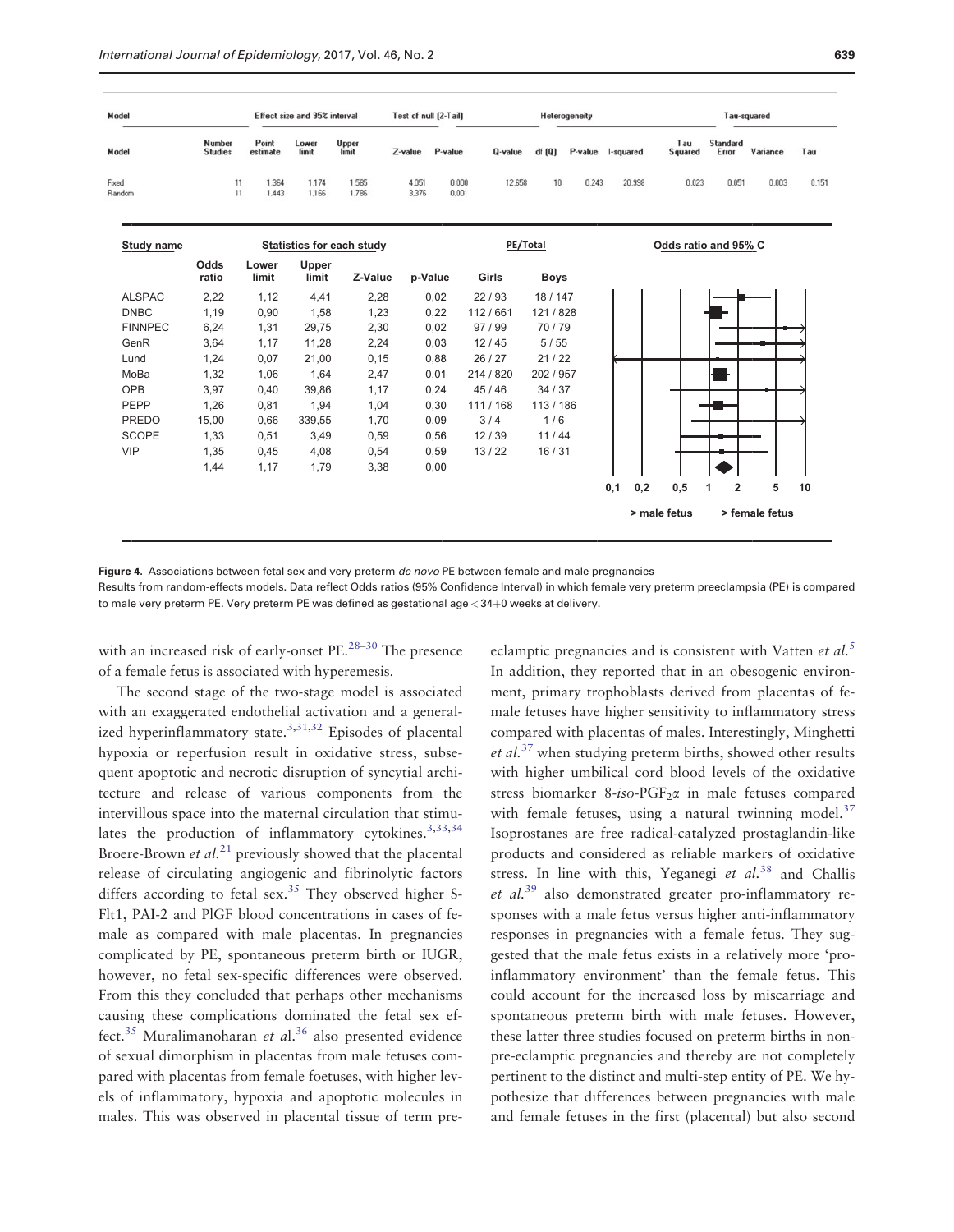(systemic maternal) stage predispose to dimorphic differences in PE. Perhaps as previously suggested by  $Haig<sub>1</sub><sup>40</sup>PE$ is a disorder of failed interaction between two genetically different organisms. As PE is associated with long-term maternal health and in view of increasing interest in microchimerism (i.e. the long-term presence within an individual of a low level of cells derived from a different individual), the observed sexual dimorphic differences in the occurrence of PE might not be pertinent to pregnancy alone but also might have important long-term cardiovascular health implications for the mother. $2,4$  $2,4$  $2,4$ 

#### Strengths and limitations

We performed a large meta-analysis with individual data from 11 studies participating in the CoLab consortium. We did not rely on published data, which limits any potential publication bias. The large number of participants enabled us to assess small effects. We presented results from random-effects models which allow heterogeneity in the true effect estimates between different populations and take between-study variation into account. By applying the leave-one-out method, we were able to determine the influence of any particular cohort on overall results. In agreement with other studies, we used the dating of gestational age at delivery as a proxy for the onset of PE, and not the time of first diagnosis. In a small subset of women  $(n = 1716)$  however, we did have information available on actual gestational age at PE diagnosis. These data were highly correlated with gestational age at birth  $(r = 0.89,$  $P < 0.001$ ). We therefore think it is unlikely that nondifferential misclassification affected our effect estimates greatly.

Finally, we chose to exclude stillbirths since some studies did only include live-born infants whereas in other studies the presence of stillbirths could have been undersampled (due to participation bias or loss-to-follow-up bias). Some stillbirths might have occurred before PE has been recognized clinically, or fetal sex may not have been determined in some of the very early stillbirths. Vatten et  $al<sup>5</sup>$  $al<sup>5</sup>$  $al<sup>5</sup>$  showed an increased risk of perinatal death in preeclamptic pregnancies in case of male fetuses. We had information available on 660 stillbirths. Additional analyses, however, in this subgroup showed no differences in the female/male distribution.

#### Conclusion

In conclusion we found that there are fetal sex-specific differences in the occurrence of PE with a female dominance among preterm, but not term, pregnancies complicated by

PE. Our results highlight the importance of fetal sex when studying placenta-mediated-diseases.

## Supplementary Data

[Supplementary data](http://ije.oxfordjournals.org/lookup/suppl/doi:10.1093/ije/dyw178/-/DC1) are available at IJE online.

#### Acknowledgements

Acknowledgements are due to: the Global Pregnancy Collaboration (CoLab); and the Avon Longitudinal Study of Parents and Children (ALSPAC) (we are extremely grateful to all the families who took part in this study, the midwives for their help in recruiting them, and the whole ALSPAC team, which includes interviewers, computer and laboratory technicians, clerical workers, research scientists, volunteers, managers, receptionists and nurses); the Danish National Birth Cohort (DNBC); the Finnish Genetics of Pre-eclampsia Consortium (FINNPEC) (we thank the study participants as well as the members of the FINNPEC Board and the FINNPEC Study Group; the Generation R Study (GenR); the Lund Database (Lund); the Norwegian Mother and Child Cohort Study (MoBa) we are grateful to all the participating families in Norway who take part in this ongoing cohort study; the Oslo Pregnancy Biobank (OPB) (we are grateful for excellent biobank and study assistance from Lisa Øhra Levy, Research Centre for Obstetrics and Gynecology, Oslo University Hospital); the Pregnancy Exposures and Pre-eclampsia Prevention Study (PEPP); the Prediction and Prevention of Preeclampsia Project (PREDO); the Screening for Pregnancy Endpoints International Cohort Study (SCOPE); and the Vitamin C and Vitamin E in Pregnant Women at Risk for Pre-Eclampsia trial (VIP).

## Funding

This work was supported by: the Global Pregnancy Collaboration (CoLab), part of the Pre-eclampsia-Eclampsia Monitoring, Prevention & Treatment initiative funded by the University of British Columbia, a grantee of the Bill & Melinda Gates Foundation; Avon Longitudinal Study of Parents and Children (ALSPAC) [the UK Medical Research Council, the Wellcome Trust (grant ref: 102215/2/13/2) and the University of Bristol provide core support for ALSPAC]; the Danish National Birth Cohort (DNBC) (the Danish National Research Foundation established the Danish Epidemiology Science Centre that initiated, created and funded the Danish National Birth Cohort with additional support from the Pharmacy Foundation, the Egmont Foundation, the March of Dimes Birth Defects Foundation, and the Augustinus Foundation); the Finnish Genetics of Pre-eclampsia Consortium (FINNPEC) (supported by Jane and Aatos Erkko Foundation, Päivikki and Sakari Sohlberg Foundation, Academy of Finland, Research Funds of the University of Helsinki, government special state subsidy for health sciences (EVO funding) at the Hospital District of Helsinki and Uusimaa, Novo Nordisk Foundation, Finnish Foundation for Pediatric Research, Emil Aaltonen Foundation, and Sigrid Jusélius Foundation); the Generation R Study (GenR) (funded by the Erasmus Medical Centre, Rotterdam; the Erasmus University Rotterdam and the Netherlands Organization for Health Research and Development). The researchers are independent from the funders. Additional support was available from the Netherlands Organization for Health Research and Development (VIDI) and the Dutch Asthma Foundation; Lund Database [supported by grants from the Swedish Research Council (Vetenskapsrådet) and with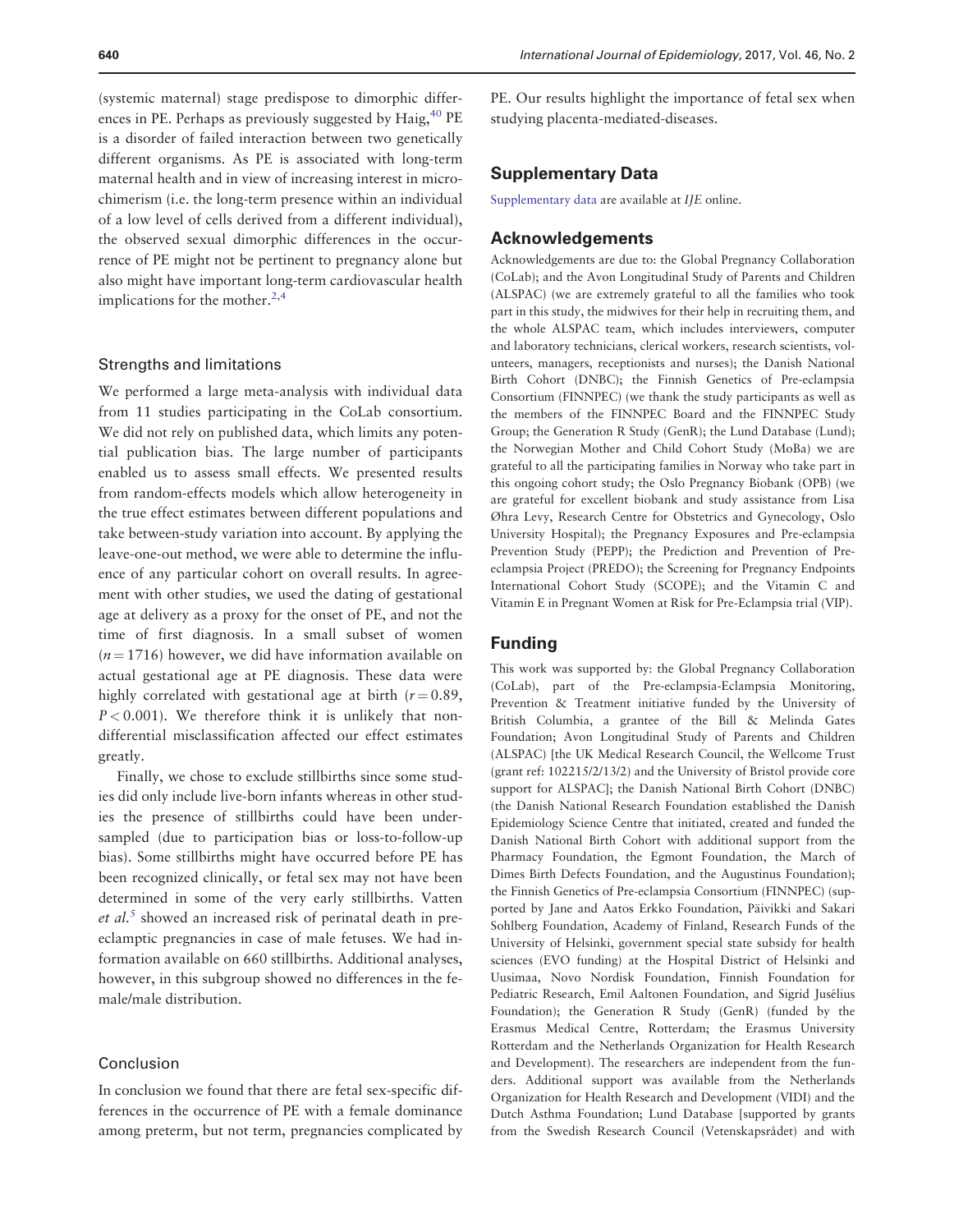<span id="page-9-0"></span>help from staff at Scania University Hospital, Sweden]; the Norwegian Mother and Child Cohort Study (MoBa) [supported by the Norwegian Ministry of Health and the Ministry of Education and Research, NIH/NIEHS (contract no N01-ES-75558), NIH/ NINDS (grant no.1 UO1 NS 047537-01 and grant no.2 UO1 NS 047537-06A1)]; Oslo Pregnancy Biobank (OPB) (supported by grants from VIRUUS (Vitenskapsradet, Ulleval universitetssykehus) and the Woman and Child Division, Oslo University Hospital; Pregnancy Exposures and Pre-eclampsia Prevention Study (PEPP) (supported by National Institutes of Health grant P01-HD30367, National Centre for Research Resources Clinical and Translational Science Award grant 1 UL1 RR024153, and funding from Abbott Laboratories); Prediction and Prevention of Pre-eclampsia Project (PREDO) (supported by Academy of Finland, Clinical Graduate School in Pediatrics and Obstetrics/Gynecology, University of Helsinki, Finnish Medical Society Duodecim, Emil Aaltonen Foundation, Finnish Concordia Fund, Finnish Foundation For Pediatric Research, Finnish Medical Foundation, Signe and Ane Gyllenberg Foundation, Sigrid Juselius Foundation, Government Special Subsidy for Health Sciences at Helsinki and Uusimaa Hospital District, Jane and Aatos Erkko Foundation, Orion Foundation, Päivikki and Sakari Sohlberg Foundation, Yrjö Jahnsson Foundation); the Screening for Pregnancy Endpoints International Cohort Study (SCOPE) (maintained by MedSciNet AB); the Vitamin C and Vitamin E in Pregnant Women at Risk for Pre-Eclampsia trial (VIP) ([unded by the Wellcome Trust (registered charity number 210183) with additional support from Tommy's the baby charity (registered charity number 1060508)].

Conflict of interest: The authors report no conflict of interest.

## **References**

- 1. Owens NJ. Sex and gender differences. In: Borgelt LM, O'Connell MB, Smith JA et al. (eds). Women's Health Across the Lifespan. 2nd edn. New York, NY: Elsevier, 2010.
- 2. Clifton VL, Stark MJ, Osei-Kumah A, Hodyl NA. Review:The feto-placental unit, pregnancy pathology and impact on long term maternal health. Placenta 2012;33(Suppl):S37\_41.
- 3. Steegers EA, von Dadelszen P, Duvekot JJ, Pijnenborg R. Preeclampsia. Lancet 2010;376:631–44.
- 4. Smith GC, Pell JP, Walsh D. Pregnancy complications and maternal risk of ischaemic heart disease: a retrospective cohort study of 129 290 births. Lancet 2001;357:2002–06.
- 5. Vatten LJ, Skjaerven R. Offspring sex and pregnancy outcome by length of gestation. Early Hum Dev 2004;76:47–54.
- 6. Myatt JP, Crompton RH, Thorpe SK. A new method for recording complex positional behaviours and habitat interactions in primates. Folia Primatol (Basel) 2011;82:13–24.
- 7. Fraser A, Macdonald-Wallis C, Tilling K et al. Cohort Profile: the Avon Longitudinal Study of Parents and Children: ALSPAC mothers cohort. Int J Epidemiol 2013;42:97–110.
- 8. Olsen J, Melbye M, Olsen SF et al. The Danish National Birth Cohort - its background, structure and aim. Scand J Public Health 2001;29:300–07.
- 9. Lokki AI, Aalto-Viljakainen T, Meri S, Laivuori H. Genetic analysis of membrane cofactor protein (CD46) of the complement system in women with and without pre-eclamptic pregnancies. PLoS One 2015;10:e0117840.
- 10. Kruithof CJ, Kooijman MN, van Duijn CM et al. The Generation R Study:Biobank update 2015. Eur J Epidemiol 2014;29:911–27.
- 11. Magnus P, Irgens LM, Haug K et al. Cohort profile: the Norwegian Mother and Child Cohort Study (MoBa). Int J Epidemiol 2006;35:1146–50.
- 12. Staff AC, Braekke K, Harsem NK, Lyberg T, Holthe MR. Circulating concentrations of sFlt1 (soluble FMS-like tyrosine kinase 1) in fetal and maternal serum during pre-eclampsia. Eur J Obstet Gynecol Reprod Biol 2005;122:33–39.
- 13. Powers RW, Roberts JM, Plymire DA et al. Low placental growth factor across pregnancy identifies a subset of women with preterm pre-eclampsia: type 1 versus type 2 pre-eclampsia? Hypertension 2012;60:239–46.
- 14. Villa PM, Kajantie E, Raikkonen K et al. Aspirin in the prevention of pre-eclampsia in high-risk women: a randomised placebo-controlled PREDO Trial and a meta-analysis of randomised trials. BJOG 2013;120:64–74.
- 15. Kenny LC, Black MA, Poston L et al. Early pregnancy prediction of pre-eclampsia in nulliparous women, combining clinical risk and biomarkers: the Screening for Pregnancy Endpoints (SCOPE) international cohort study. Hypertension 2014;64:644–52.
- 16. Poston L, Briley AL, Seed PT, Kelly FJ, Shennan AH; Vitamins in Pre-eclampsia Trial C. Vitamin C and vitamin E in pregnant women at risk for pre-eclampsia (VIP trial): randomised placebo-controlled trial. Lancet 2006;367:1145–54.
- 17. Group NHBPEPW. Report of the National High Blood Pressure Education Program Working Group on High Blood Pressure in Pregnancy. Am J Obstet Gynecol 2000;183:S1–22.
- 18. DerSimonian R, Laird N. Meta-analysis in clinical trials. Control Clin Trials 1986;7:177–88.
- 19. van Houwelingen HC, Arends LR, Stijnen T. Advanced methods in meta-analysis: multivariate approach and meta-regression. Stat Med 2002;21:589–624.
- 20. Dadelszen P, Magee LA, Roberts JM. Subclassification of preeclampsia. Hypertens Pregnancy 2003;22:143–48.
- 21. Broere-Brown ZA, Schalekamp-Timmermans S, Hofman A, Jaddoe V, Steegers E. Fetal sex dependency of maternal vascular adaptation to pregnancy: a prospective population-based cohort study. BJOG 2016;123:1087–95.
- 22. Redman CW, Sargent IL, Staff AC. IFPA Senior Award Lecture: making sense of pre-eclampsia - two placental causes of preeclampsia? Placenta 2014;35(Suppl):S20–25.
- 23. Murji A, Proctor LK, Paterson AD, Chitayat D, Weksberg R, Kingdom J. Male sex bias in placental dysfunction. Am J Med Genet A 2012;158A:779–83.
- 24. Orzack SH, Stubblefield JW, Akmaev VR et al. The human sex ratio from conception to birth. Proc Natl Acad Sci U S A 2015;112:E2102–11.
- 25. Korevaar TI, Steegers EA, de Rijke YB et al. Reference ranges and determinants of total hCG levels during pregnancy:the Generation R Study. Eur J Epidemiol 2015;30:1057–66.
- 26. Hagemenas FC, Kittinger GW. The influence of fetal sex on the levels of plasma progesterone in the human fetus. J Clin Endocrinol Metab 1973;36:389–91.
- 27. Cole LA. Biological functions of hCG and hCG-related molecules. Reprod Biol Endocrinol 2010;8:102.
- 28. Bolin M, Akerud H, Cnattingius S, Stephansson O, Wikstrom AK. Hyperemesis gravidarum and risks of placental dysfunction